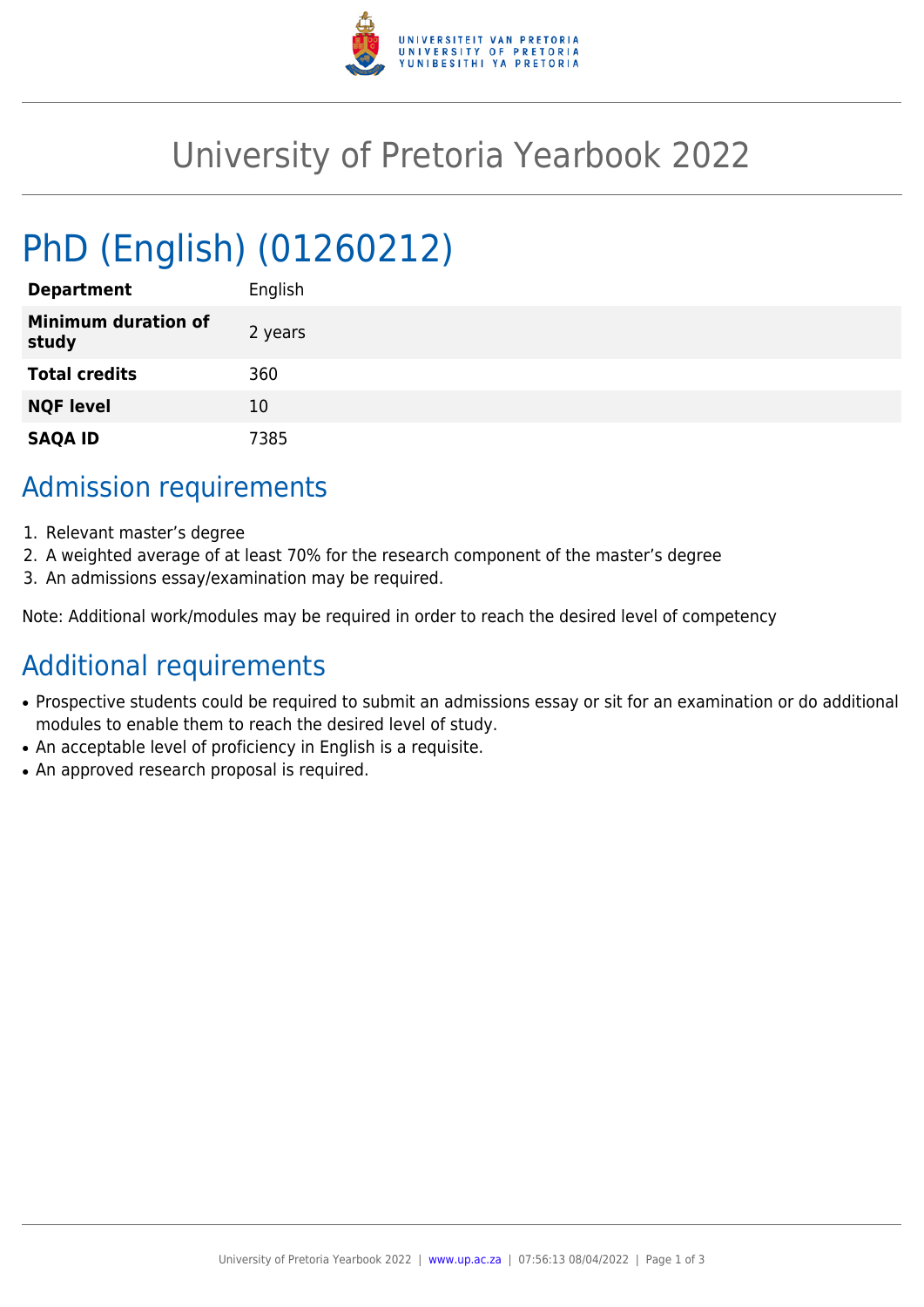

## Curriculum: Year 1

**Minimum credits: 360**

### **Core modules**

#### **Thesis: English 990 (ENG 990)**

| <b>Module credits</b>         | 360.00                         |
|-------------------------------|--------------------------------|
| <b>NQF Level</b>              | 10                             |
| <b>Prerequisites</b>          | No prerequisites.              |
| <b>Language of tuition</b>    | Module is presented in English |
| <b>Department</b>             | English                        |
| <b>Period of presentation</b> | Year                           |

#### **Module content**

A doctoral thesis consists of an extended, original research report that adds something to the academic debate in English language or literature. A supervisor is allocated and will assist the student in the choice of topic and in the presentation of the research proposal prior to registration.